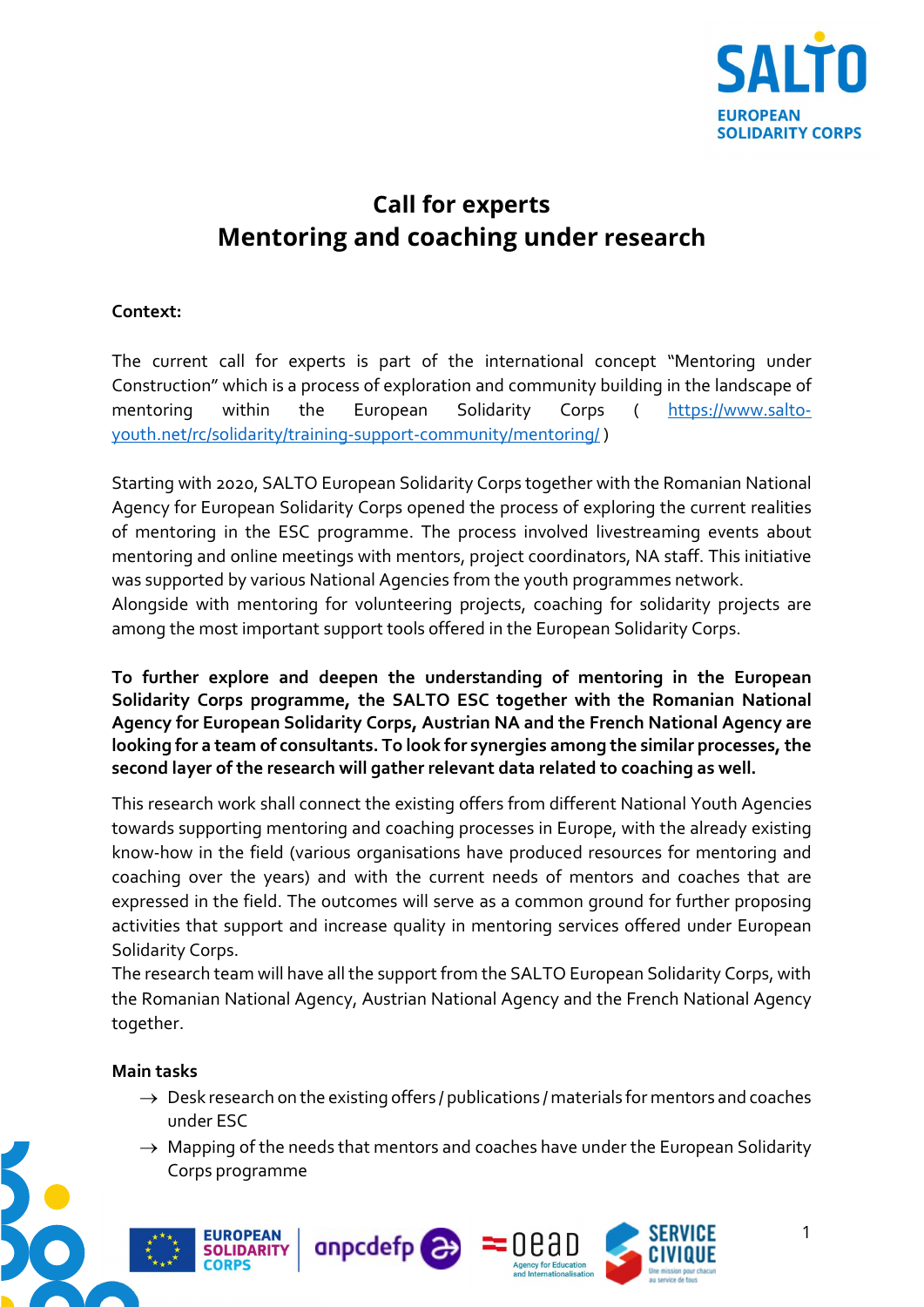

- $\rightarrow$  Collection and analysis of quantitively and qualitative data about mentoring in volunteering programme and coaching in solidarity projects
- $\rightarrow$  Elaboration of further recommendation about what the different actors (National Agencies, SALTO ESC) should do / provide to answer to the current needs
- $\rightarrow$  Submit the final report

The process should be finalised and summed up in a narrative report, written in English. The report will be published as PDF and shared with a larger audience. The layout of the report would need to respect the CVI of SALTO.

### Time frame

- $\rightarrow$  Send your application, which includes the abstract indicating the approach that you would take no later than 10<sup>th</sup> of April 2022.
- $\rightarrow$  The selected researcher / team of researchers will be announced after 15<sup>th</sup> of April 2022
- $\rightarrow$  After the selection announcement, the team of experts will be invited to an online prep-meeting for 3h on  $19<sup>th</sup>$  of April from  $13:00 - 16:00$  CET
- $\rightarrow$  A detailed methodology design and an action plan will be delivered by 3<sup>rd</sup> of May 2022
- $\rightarrow$  The first draft of the research is expected to be delivered by 31<sup>st</sup> of July 2022
- $\rightarrow$  Reviewing process (feedback from SALTO ESC and NAs team, incorporate feedback, etc.) by 16<sup>th</sup> of September 2022
- $\rightarrow$  A possible face to face meeting to clarify all the feedback elements could be organised in the period  $21^{st} - 23^{rd}$  September 2022
- $\rightarrow$  The final product is expected to be finalised by 31<sup>st</sup> of October 2022

#### Requested profile

The team of experts shall:

- $\rightarrow$  Be familiar with the ESC programmes (context and overall content);
- $\rightarrow$  Have a significant experience with mentors and coaching in the ESC context (other relevant experiences will be an asset);
- $\rightarrow$  Have proven expertise in monitoring and evaluation in youth work;
- $\rightarrow$  Have an international dimension in the composition of the team
- $\rightarrow$  Have an excellent command of the written English language.

You can apply as team of experts (minim of 3 persons involved), company etc.

Renumeration: 14400 EUR, equivalent of 45 x 320 EUR/ day (all taxes included). The payment will be made in two instalments, one of 40% (5760 EUR) in the first 3 months of the